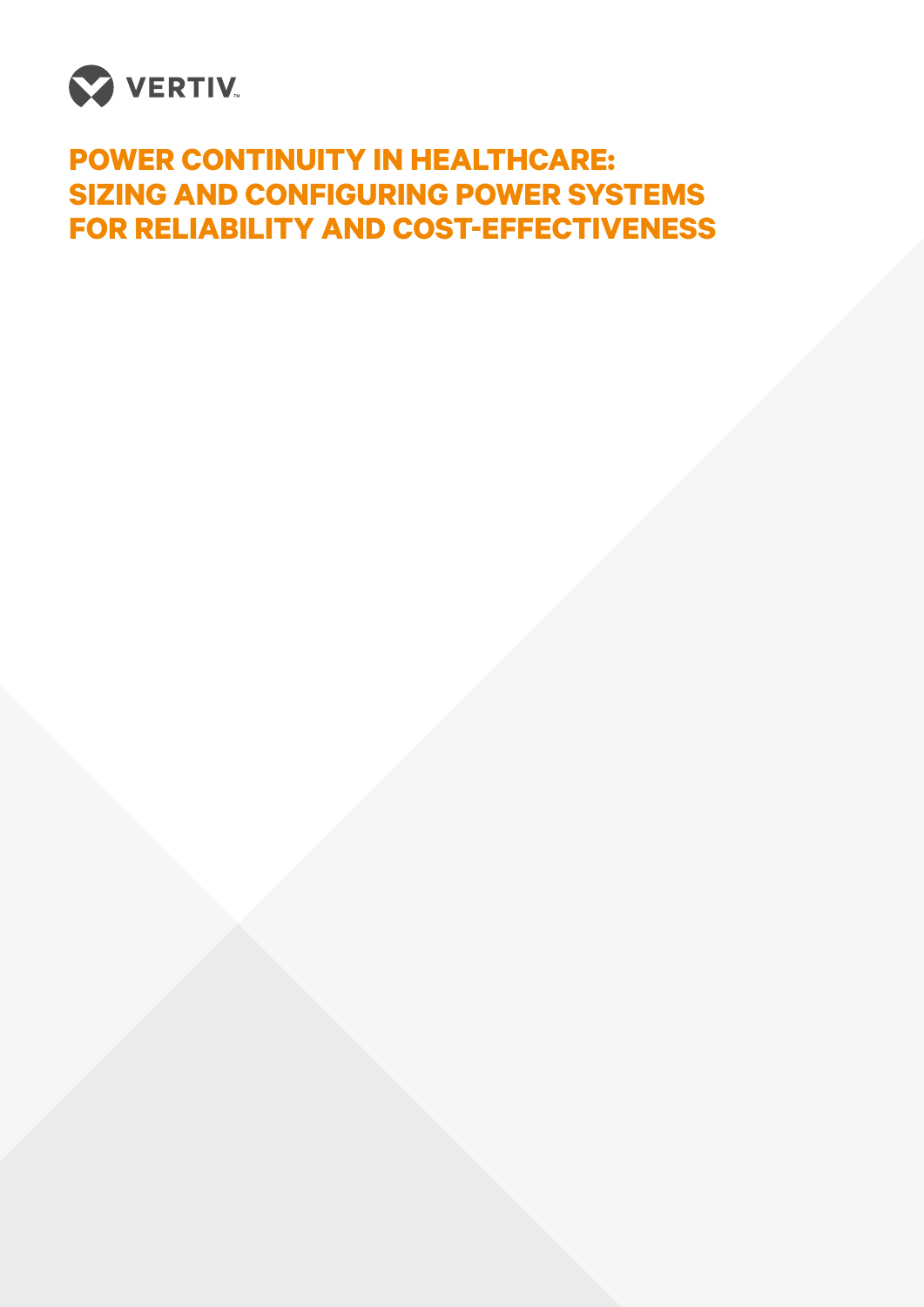## **Contents**

| <b>Introduction</b>                                       | 3              |
|-----------------------------------------------------------|----------------|
| <b>Centralized versus Distributed Design Approach</b>     | $\overline{4}$ |
| <b>Ensuring Power Reliability for Critical Operations</b> | 5              |
| <b>Optimizing Power System Efficiency</b>                 | 7              |
| <b>Improving Power Management</b>                         | 7              |
| <b>OEM Application for Siemens Healthineers</b>           | 8              |
| <b>Regulatory Compliance and the Power System</b>         | 8              |
| <b>Questions to Ask When Designing Your Power System</b>  | 9              |
| <b>Conclusion</b>                                         | 10             |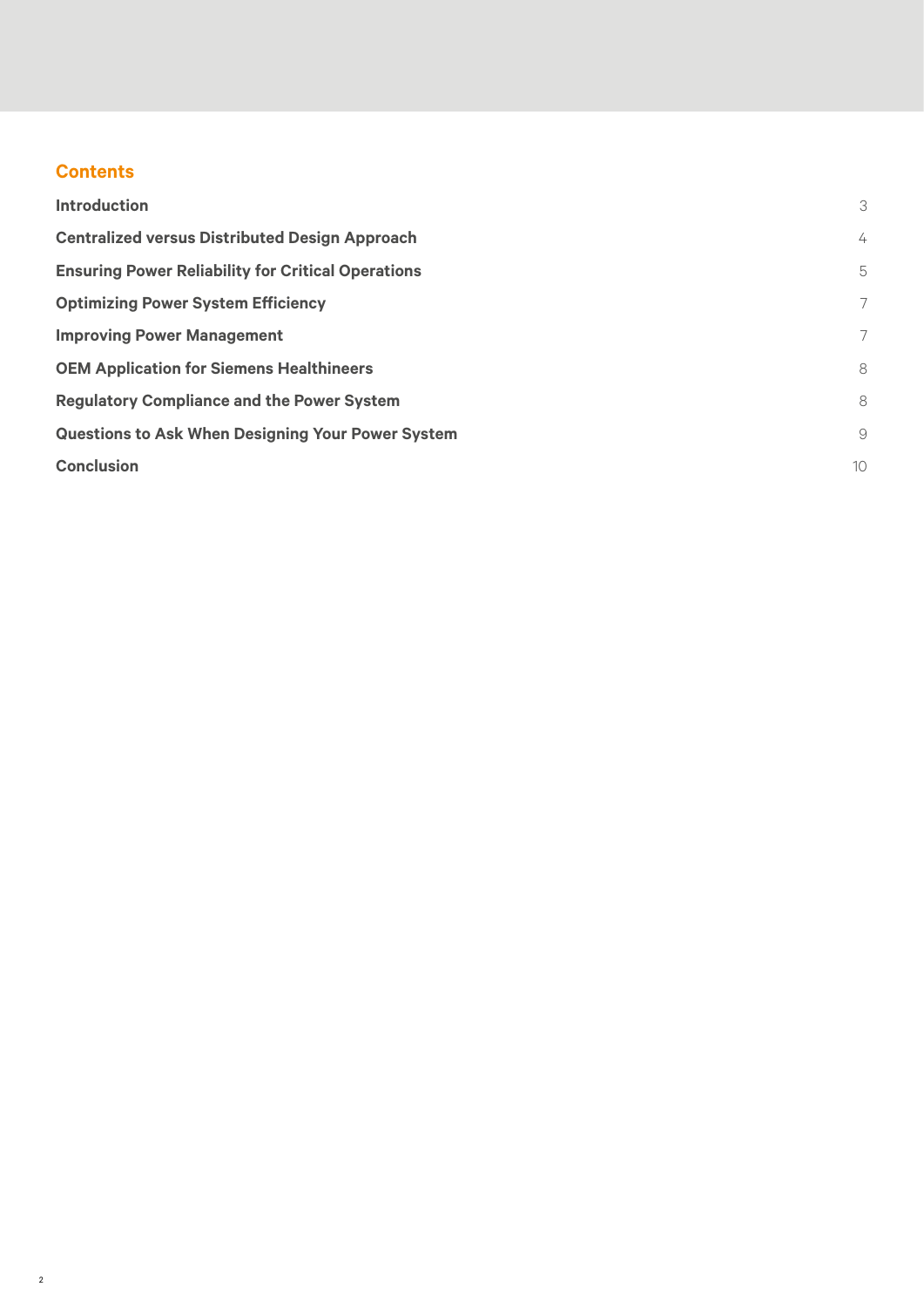

## **Introduction**

Technology, such as electronic medical records and digital imaging, have revolutionized healthcare by streamlining processes, increasing efficiency and, most importantly, improving patient outcomes. As these systems have become woven into the fabric of healthcare delivery, their continuous operation has become essential.

Simultaneously, the healthcare delivery network has expanded and become more interconnected with large hospitals often supporting smaller regional facilities, urgent care centers, outpatient surgery centers and other specialized facilities.

As a result, healthcare now represents one of the most varied applications for critical power systems. These systems must support growing data centers; critical operations, such as surgery rooms, emergency rooms and intensive care units; diagnostic systems and medical devices; and the technology that supports electronic medical records. There are so many applications and design considerations in today's hospital, that it is more important than ever to work closely with consultants, in-house facility and IT staff and infrastructure experts throughout the process to achieve the reliability, efficiency and flexibility today's healthcare facilities require.

Data centers and network closets remain the backbone of healthcare IT and these environments have each experienced significant changes in recent years as use of technology has expanded. Major hospital data centers are being upgraded to achieve higher levels of availability, efficiency and, particularly, scalability. This is being achieved through increased adoption of missioncritical power, thermal management, and monitoring and management technologies that can support the "always on" availability now required as well as provide the capacity to handle growing demands as they arise.

These same changes, on a smaller scale, have been applied to network closets to allow them to adapt to the increased capacity and criticality they have experienced as IT has expanded throughout the hospital and other healthcare facilities. Double conversion UPS systems, remote monitoring and, where required, advanced thermal management systems, are replacing less robust equipment in these critical applications. Increasingly, new network closets and micro or edge data centers are being supported with pre-engineered, integrated infrastructure systems that speed up deployment and optimize efficiency by combining power protection, power distribution and

remote monitoring at the factory to create IT-ready infrastructure for server rooms and other remote local nodes.

Relying on a single supplier that can offer a broad range of power, thermal management, and monitoring and control technologies helps ensure infrastructure is precisely matched to application needs and can help simplify project management. It's also important to consider the service capabilities of your infrastructure provider.

Today, of course, the power system in healthcare facilities must support more than just standard IT systems. Critical operations throughout the hospital or clinic, such as operating rooms and intensive care units, also depend on clean, uninterruptible power to deliver life-saving services.

This paper will focus on the best practices and technologies to ensure uninterrupted power for critical operations within the healthcare field. It reviews two approaches to powering critical operations and provides recommendations for technologies and system configurations that have proven to be reliable and costeffective in these applications. In addition, it explores the growing importance of energy efficiency in today's hospitals and the opportunity to use cutting-edge UPS technology to smoothly manage the power surges created by diagnostic equipment.

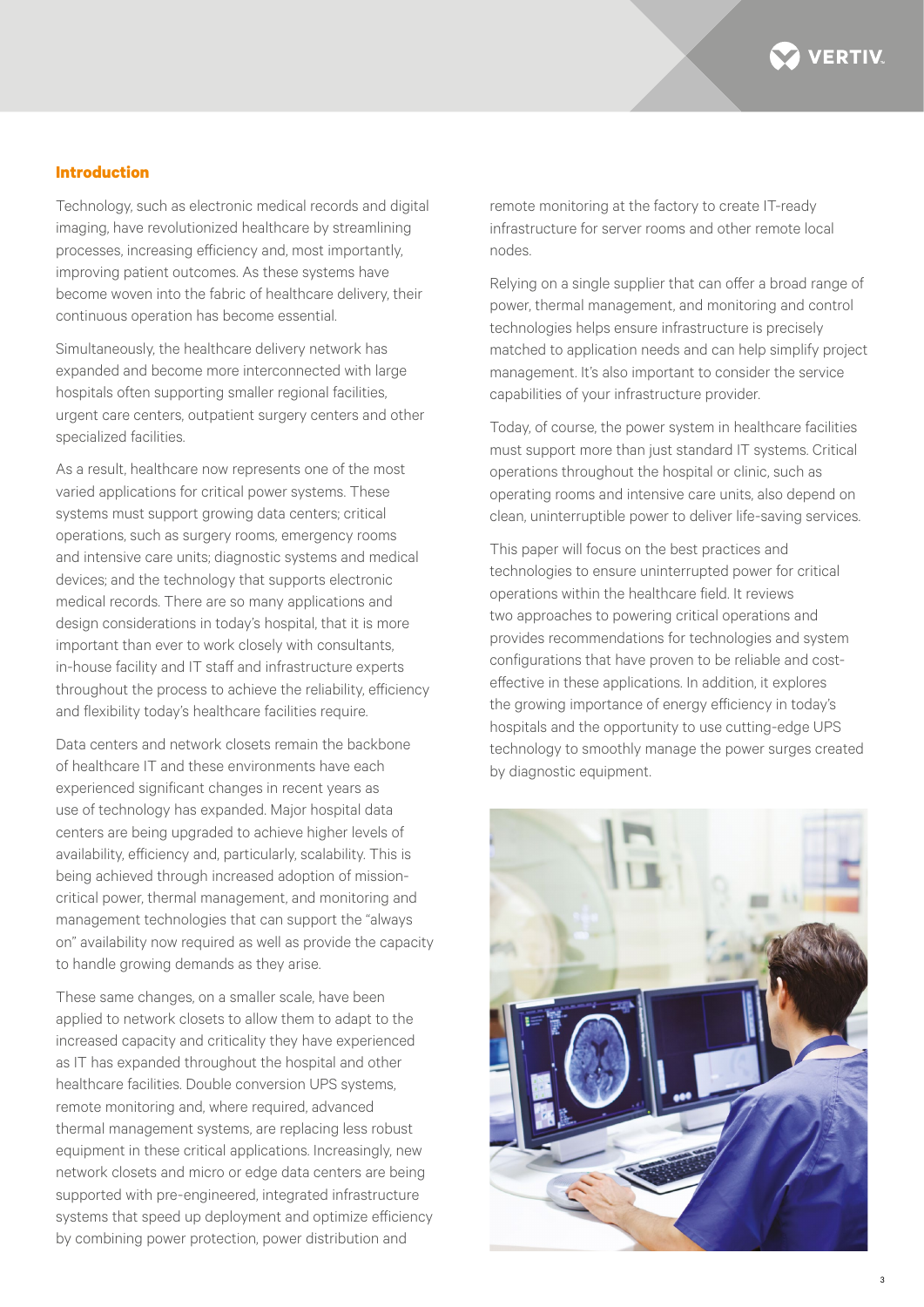## **Centralized versus Distributed Design Approach**

Before any design is initiated, a comprehensive assessment of current systems and requirements is necessary. In existing facilities, the assessment should identify all locations where UPS units are currently operating, the load they are supporting and whether the load is considered critical. It can also be helpful to consider the future plans for the facility and how the power consumption of critical and non-critical operations may change in the coming years.

For the purposes of this paper, we define critical those operations or environments that directly support patients in critical situations, such as emergency rooms, intensive care units and surgery rooms. Systems that support services such as diagnostic equipment, may be considered "critical" in a broader sense as extended downtime can have a significant impact on hospital finances, but are not immediately critical to the ability to support patients.

Consultants and electrical infrastructure specialists should be brought in at this phase to ensure all factors—including relevant national and local regulatory requirements and standards—are considered early in the process.

When designing a power system for critical operations in a hospital, there is a key strategic decision that should be

made as early in the process as possible: whether to adopt a centralized or distributed approach to protect critical operations.

In older hospitals and clinics, some critical operations may have been added after the main facility was built and power protection systems, such as UPS, were included to support each critical operation. This creates a "distributed" power system within the hospital, with multiple de-centralized UPS systems supporting individual applications. This is not unlike the situation that occurred in the early evolution of the data center when each new equipment rack that was added included a dedicated UPS.

This may prove a necessary interim solution in some case, but as a long-term strategy it has some serious drawbacks. The most significant is management and maintenance. It's simply more time-efficient and cost-effective to manage a single, centralized system than multiple, distributed ones. In addition, large UPS systems, such as those used in centralized designs, typically provide higher reliability (as measured by mean-time-between-failure MTBF rates) compared to smaller, distributed systems. They also provide a lower cost/kW and, because UPS systems operate more efficiently at higher utilization rates, will have lower energy costs than multiple small systems.

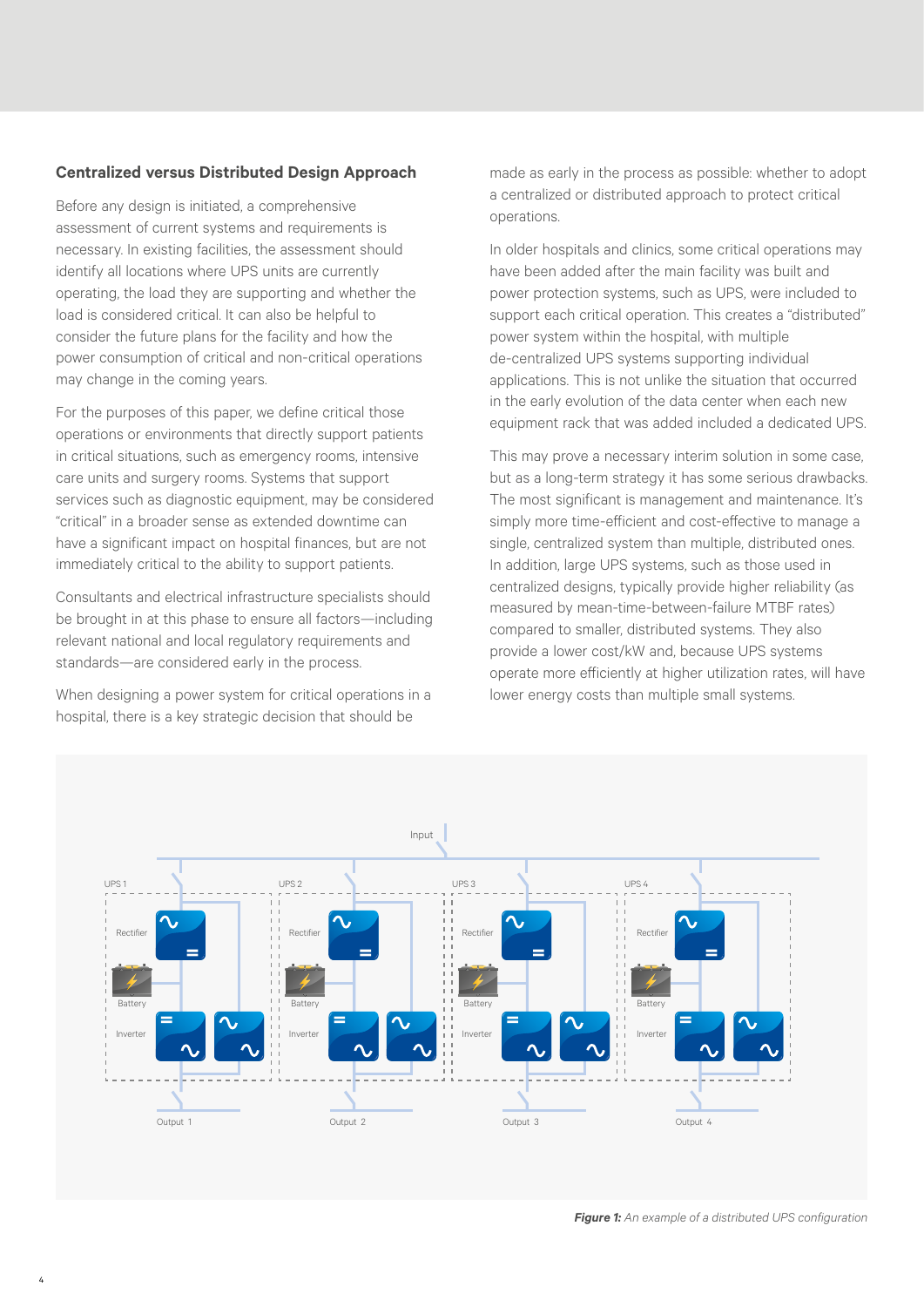

The benefits of a centralized approach to powering critical operations include:

## y **Higher Availability**

In addition to the higher reliability of large UPS systems, centralizing power protection expands the range of redundant configuration options that can be deployed. Depending on the chosen configuration, availability of critical operations can be precisely projected.

## y **Flexible Distribution**

A centralized power system enables more flexibility in how power is distributed to the load. Systems can be designed with redundant distribution paths or utilize a hybrid scheme in which the central UPS is supported by mid-size UPS systems in proximity to critical loads such as operating rooms.

## y **Scalability**

If properly sized, the centralized power system allows new technology to be deployed simply by plugging it into a protected socket. When significant additional power is needed, modern UPS systems can be configured to be expanded with minimal or no interruption to UPS power.

#### **Simpler Management and Maintenance**

With fewer, larger UPS systems, there is less to monitor and maintain. The centralized UPS is also often located in an electrical room instead of consuming valuable floor space. In addition, monthly generator tests can be conducted at full load to more accurately reflect realworld conditions.

## **Improved Efficiency**

Large UPS systems typically have higher efficiencies and are more likely to be equipped with the energy saving control technologies discussed later in this paper. Centralizing the UPS can also increase UPS utilization. Instead of having multiple units across the facility operating at various loads, you have a single system that has been sized and configured to optimize utilization.

## **Lower Cost**

The initial cost of deploying a large UPS is lower than deploying small, pluggable UPS units; and as small UPS deployments grow, the total cost of ownership will be significantly higher than a large UPS system. Higher costs are also incurred for monitoring, testing and replacing batteries for multiple small UPS units.

For new facilities, and those undergoing an expansion or facility upgrade, a centralized power system design to support critical operations will be easier to manage, provide greater reliability and efficiency, and be less expensive. It can also be configured to support a hybrid distributed and centralized approach where a centralized UPS is providing redundancy for multiple distributed systems. In this case, the centralized UPS feeds the input breaker line of the distributed UPS.

## **Ensuring Power Reliability for Critical Operations**

Once you have determined whether to support critical operations through a centralized or distributed approach, consider the UPS technology and configuration that best supports your availability objectives. Availability is generally measured as the percent of time over a year in which the system is actively powering loads. For example, a power system that delivers 99.999 percent availability is down 5.26 minutes per year. A number of factors influence power system availability including equipment quality and design, the degree of redundancy within the power system and service and maintenance practices.

From a technology perspective, online double conversion UPS systems provide the highest degree of protection of any UPS topology. This topology uses a rectifier to convert incoming AC power to DC and then an inverter to create a clean AC waveform for delivery to the load, thus removing even the smallest power anomalies.

Double conversion UPS systems are available in a broad range of sizes and capacities, including three-phase UPS systems that provide greater flexibility in distributing power downstream and generally support higher capacities, deliver greater reliability and enable more advanced monitoring than single-phase systems.

The next major design decision should focus on redundancy. The centralized approach to power protection provides greater flexibility in designing redundancy into the system. Redundancy reduces single points of failure within the critical power system, enables future growth and increases operating flexibility.

While there are a number of proven redundancy configurations, two are used most commonly in centralized power systems for critical hospital operations: parallel redundant and N+1.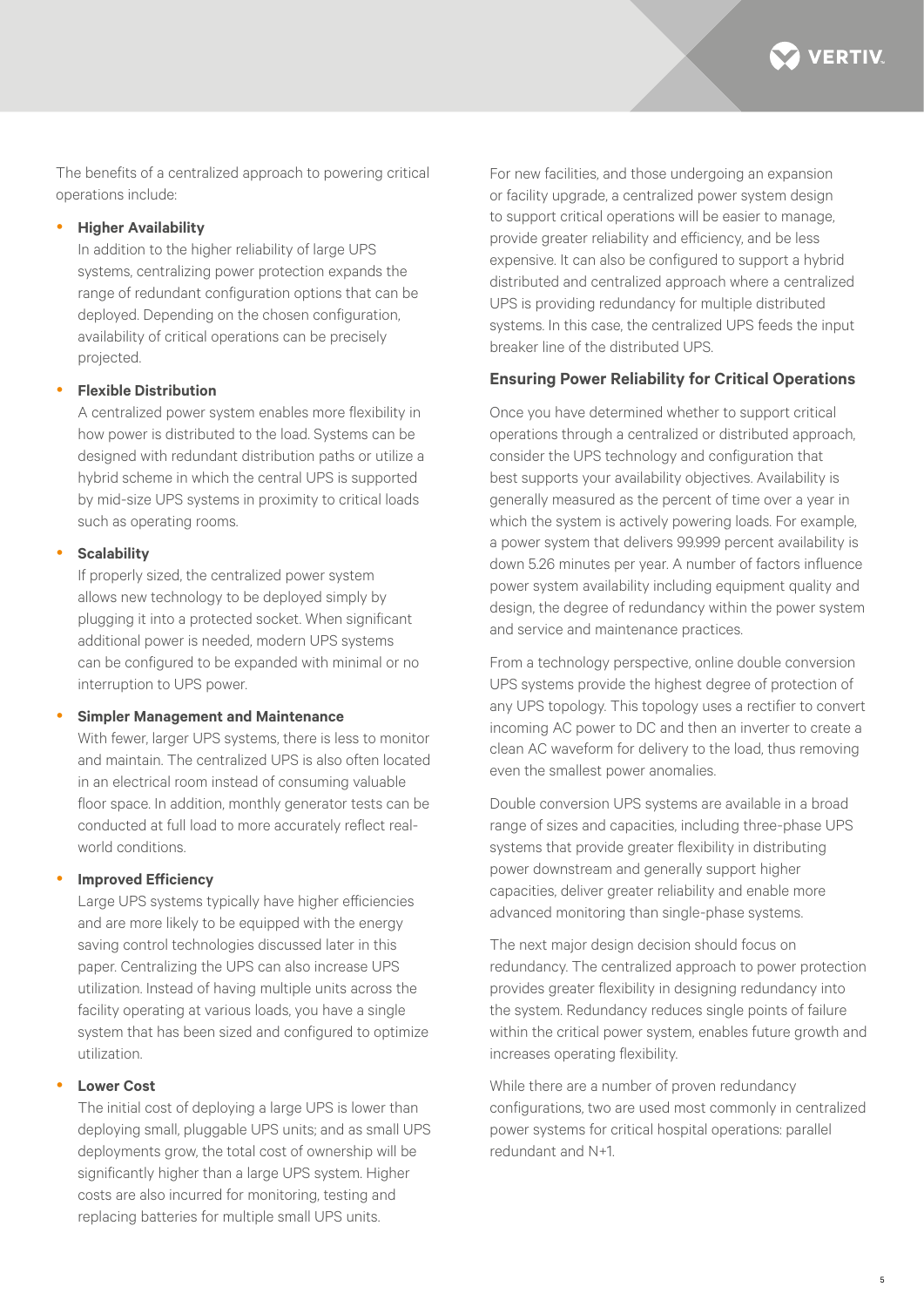In the parallel redundant configuration, two or more UPS units are connected in parallel, so that in case of failure of one of them, the other will power the critical load. This is a fairly simple configuration that delivers high availability, but does have higher initial costs than an N+1 configuration.

In the N+1 configuration, the UPS system is sized and configured so that, at peak loads, there is always one unit that can remain in standby and is not required to power the load. If any of the other units fails, or is taken offline for service, the load from that UPS switches to the standby unit. For example, if the total projected load for a hospital's critical operations is 800 kW, the UPS system may be designed with five 250 kW modules. The four primary modules are capable of supporting the full load, with some buffer capacity, and the fifth unit provides redundancy for each of the four primary units.

This configuration simplifies scalability as an additional 250 kW module can be added to increase the load the primary systems can support without sacrificing

redundancy. Also, the system can be designed with two redundant modules (N+2) to maintain redundancy when one of the primary units is taken off line for service and one redundant unit is required to support the load.

Remote management and diagnostics are extremely powerful tools to maximize uptime by reducing the mean time to repair. Using communication cards within the UPS and software-based management systems, these systems can continuously collect UPS operating data to provide immediate notification of operating problems and early warning of potential problems. In a hybrid environment, centralized monitoring can be used to improve control over all UPS units in a facility.

The final piece of the reliability puzzle is service. Plan for both preventive maintenance and emergency response service. Regular preventive maintenance services, with an optimum frequency of twice annually, have been shown to increase UPS MTBF. Emergency response services help ensure fast response to any issues that may occur.



*Figure 2: An example of a parallel redundant configuration* 



*Figure 3: An example of a N+1 configuration*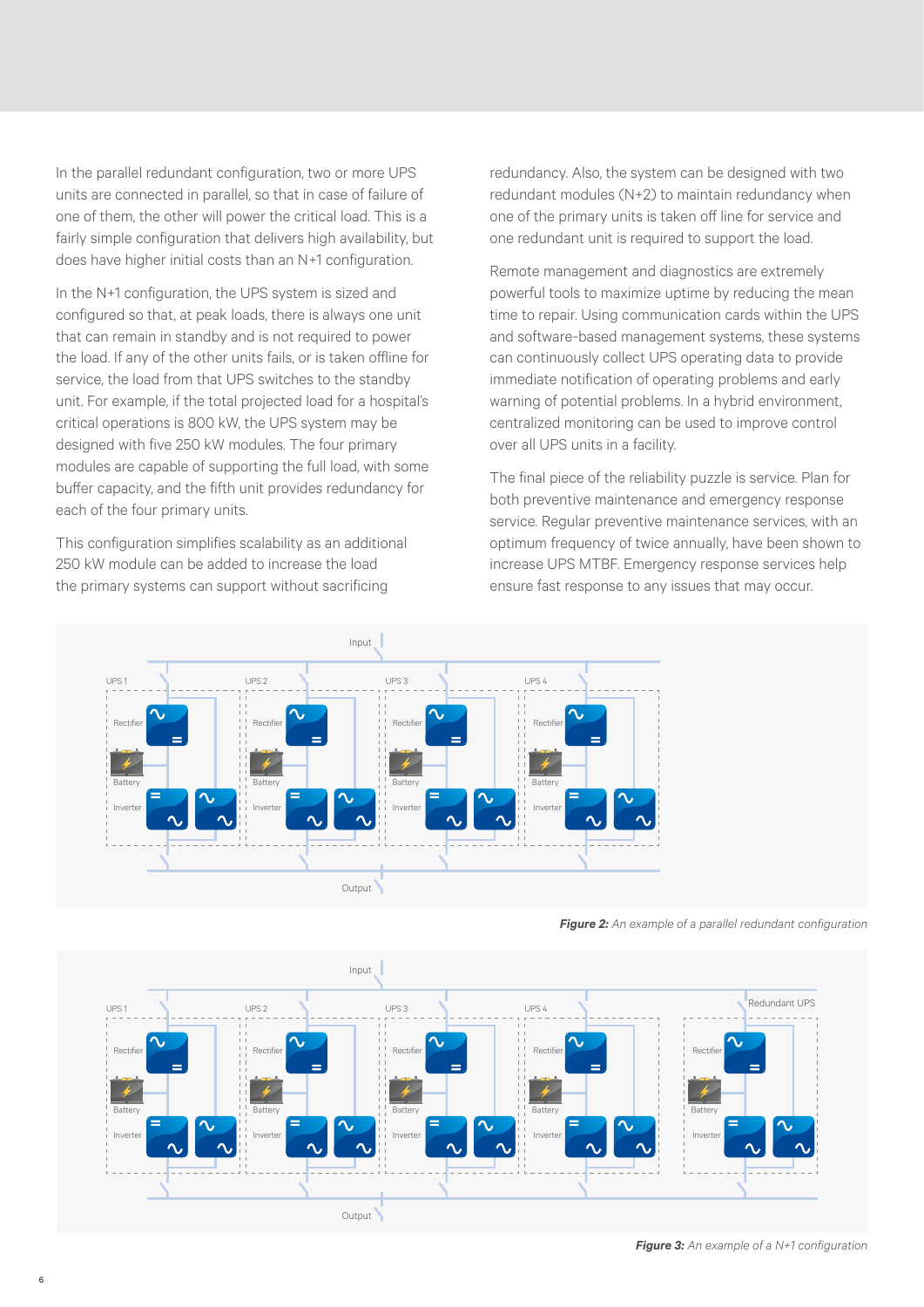

Taking a holistic approach to UPS service, in which all units across the facility are included in monitoring and service plans, is typically the most cost-effective approach. Infrastructure vendors, such as Vertiv, now offer comprehensive UPS service options that include remote monitoring and data analysis, preventive maintenance and battery replacement, and emergency response. These services ensure UPS systems are operating at peak performance while removing the burden of maintenance from in-house staff.

## **Optimizing Power System Efficiency**

Power efficiency is the ratio between the output active power and the input active power of a system. The power used by the UPS is dissipated in the form of heat. Lower efficiency UPS systems not only waste electricity by themselves, but also generate heat that may require bigger, dedicated cooling systems, which in turn will consume even more power.

A high efficiency UPS can generate significant cost savings over its life. For example, comparing two UPS systems with a load of 400 kW, if one is operating at 92 percent efficiency and one at 98 percent efficiency, the lower efficiency unit will generate additional losses of 322 MWh/year compared to the higher efficiency unit. Over an average lifespan of 10 years, that adds up to 3,220 MWh. At a cost of 0,10€ per kW, this translates into savings of 322,000€ over ten years.

Newer UPS systems also feature multiple operating modes that allow them to optimize energy usage based on current requirements. Essentially, the system incorporates three UPS topologies in one unit with intelligent controls providing the ability to switch between operating modes based on incoming power quality and changes in criticality. In maximum power control mode, the system functions as a double-conversion UPS to provide the highest level of power conditioning, protecting the load from all types of electrical disturbances but at the cost of the energy required to convert power within the UPS. Even in this mode, efficiency can exceed 95 percent. In maximum energy saving mode, the system detects when the need for power conditioning is non-existent and allows the energy flow to pass through the bypass line to achieve efficiencies as high as 99 percent. The third mode is highefficiency with power conditioning. In this mode, the UPS uses the line interactive topology with the UPS inverter serving as an active filter, compensating only for major disturbances. This mode has typical efficiencies between 96 and 98 percent.

Another energy saving opportunity is to use circular redundancy in parallel to optimize the efficiency of a redundant system at low loads. If the total number of power modules is not necessary to power the output load, the UPS controls determine the number of power modules required, while maintaining redundancy, to support the actual load and take any unnecessary unit off line. As soon as an increase in the load is verified, the dormant power modules are started up.

For example, using the N+1 configuration example provided earlier, if the load on the four primary UPS modules dropped below 500 kW—as may be the case when surgery rooms aren't in use overnight—one module could be automatically put in stand-by until the load returns to normal levels.

These efficiency enhancements should be appreciated by the owner of the hospital due to both the energy reduced electricity consumption of the UPS system as well as the reduced demands on the cooling system to extract the heat dissipated by the UPS and the loads.

#### **Improving Power Management**

Diagnostic machines, such as MRI and CAT scan equipment, can create a large power draw while operating with peak demands as high as 400 kW. With increased use of diagnostic equipment in most facilities, this can force system engineers to oversize the power system to compensate for these machines, resulting in higher initial costs and reduced efficiencies. Similarly, the addition of new generation diagnostic scanners in a facility may increase the likelihood of a power overload condition, threatening the availability of the entire system or forcing an expensive upgrade.

Responding to this challenge Vertiv has worked with medical equipment manufacturers to pioneer the use of UPS systems in peak shaving applications. Micro UPS systems embedded in the diagnostic equipment can be set up to use batteries to provide the additional power needed from the central system during the peaks. These peaks typically last less than 20 seconds and can occur sporadically throughout the day, depending upon the nature of the machine.

Smart use of dedicated UPS systems upstream from diagnostic equipment allows the network to be sized to "normal peaks" rather than to the extremes created by power-hungry units, ultimately reducing initial costs and improving operating efficiency. In addition, the UPS battery system can be used to protect against outages, as well as peak shaving, depending on how the battery is sized.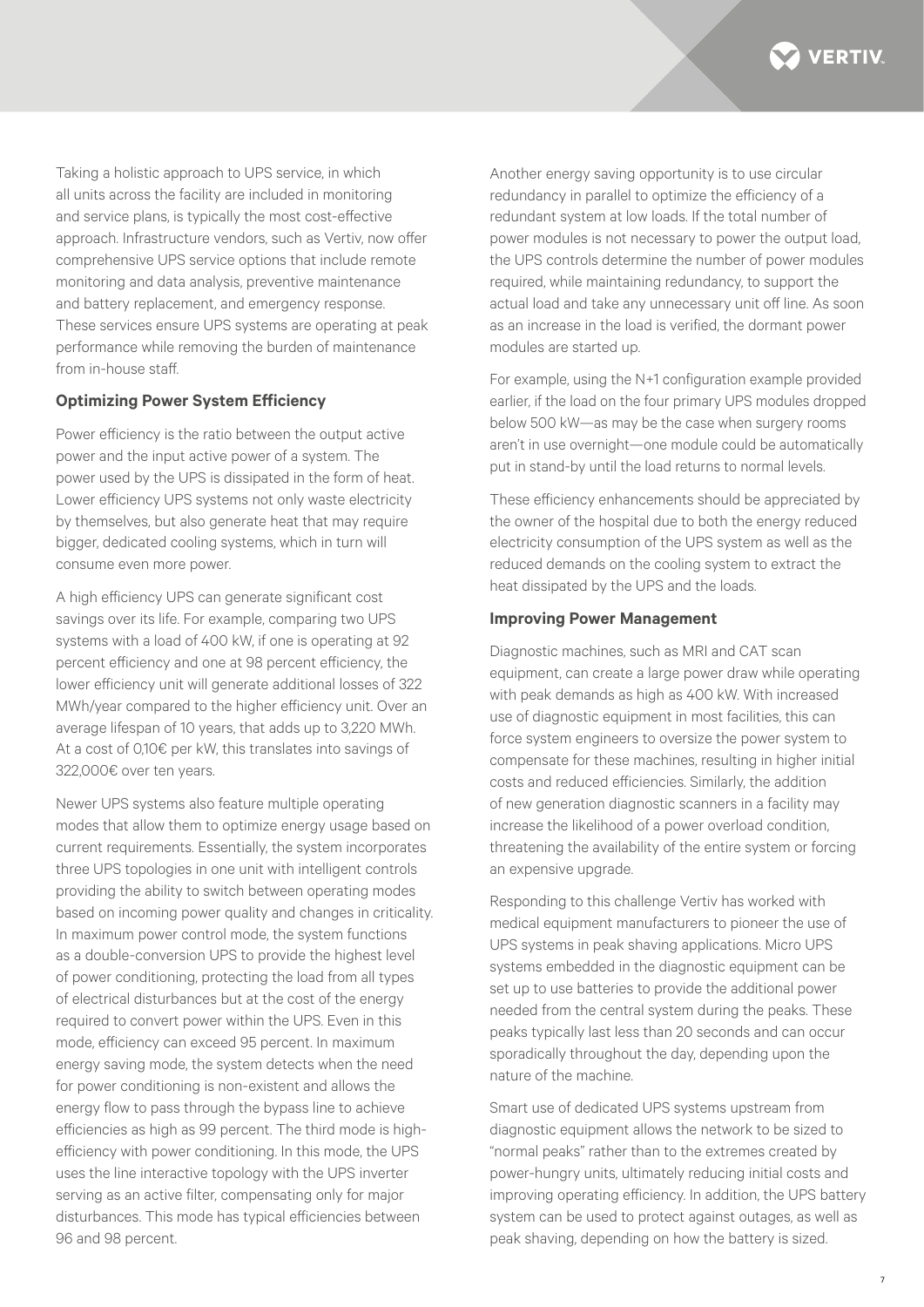## **OEM Application for Siemens Healthineers**

# SIEMENS .. Healthineers<sup>::</sup>

#### **About the company:**

Siemens is one of the world's largest producers of energy-efficient, resource-saving technologies and a leading supplier of systems for power generation and transmission as well as medical diagnosis.

## **Situation:**

Siemens Healthineers developed a nextgeneration CT scanner that used two 120 kW X-ray tubes for advanced imaging needs. When in use, these scanners can trigger high peak power demand for the facility, creating challenges for hospitals with a limited energy infrastructure.

#### **Solution:**

Vertiv worked with Siemens to pair these next-gen, dual-source CT scanners with a peak-shaving UPS solution from Vertiv. These UPS systems bridged those peaks during CT use – typically some 30-50 scans each day – by seamlessly transitioning to battery power.

## **Results:**

8

The joint solution from Siemens and Vertiv enables advanced imaging services in hospitals that lack the existing critical infrastructure for dual-source CT scanners. By bridging the peaks created during CT operation, Vertiv UPS systems ensure uninterrupted power across the facility. Siemens determined about 10-15 percent of the dual-source CT scanners sold each year would be deployed to facilities in need of a peak shaving UPS solution from Vertiv.



#### **Regulatory Compliance and the Power System**

Before getting too far down the design path, it's important to understand some basic regulations and standards that relate to the power system in the healthcare field.

Across most of Europe, Africa and the Middle East – with the notable exception of Germany and Austria – standard UPS systems must meet IEC standards for electrical equipment in healthcare settings, including critical life support systems. UPS systems are not, however, considered medical devices, which means they are subject to regulations limiting their proximity to patients. A UPS system cannot be connected to a patient and cannot be located within 1.5 meters of a patient. More relevantly, a UPS system must be installed upstream from the safety transformer. That transformer acts as a boundary between normal building power distribution and distribution for medical equipment.

One important caveat: devices such as scanners and imaging machines are not considered medical grade devices, are not considered to have any electrical connection to the patient, and therefore may be connected to a UPS. These machines are not life-critical devices; if the power goes out, the hospital simply stops doing scans. They are, however, important to the hospital or clinics ability to deliver services to patients and outages have operational and financial consequences. Therefore, the hospital realizes a number of benefits by ensuring power to this equipment is protected by a UPS. The UPS, in this case, may require special certification for use in healthcare applications, such as UL/cUL in the U.S. markets or BIS in India for units below 5 kVA.

The same isn't true of a ventilator, for example. It's also important to note these types of scanners can require a great deal of power, but only in peaks when they're actually being used. UPS systems can help hospitals manage those peaks when the grid can't.

There are, of course, differences in the way various UPS systems handle electrical distribution and variations in electrical codes from country to country. Stemming on IEC 60364-710, most European codes and standards are consistent, however national regulations may apply on top of these – mostly related to installation codes, including sizing for cables and switches. It's important to understand those local codes and standards when installing a UPS in any setting, including hospitals and healthcare facilities.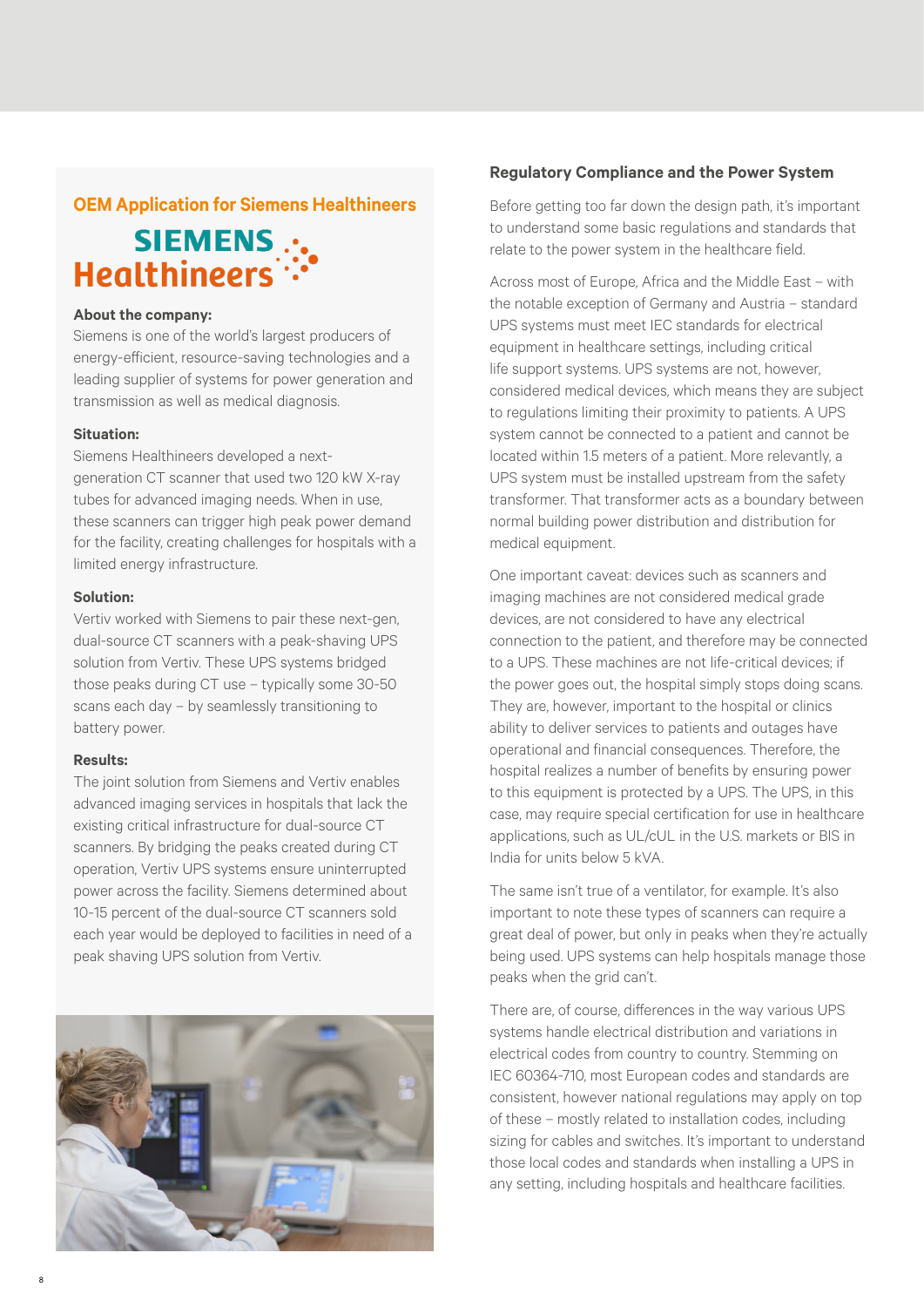

9

#### **Questions to Ask When Designing Your Power System**

This paper has provided an overview of some of the key design considerations involved in protecting critical operations in hospitals. But every application has unique challenges and there are rarely "off-the-shelf" solutions available.

To ensure your system meets your long-term needs for reliability, efficiency and growth, make sure to collaborate with your consultants and engineers to address these questions.

#### **• How will the system scale if we need more power?**

When implementing a UPS system it's important to understand future requirements and ensure a growth plan is in place to cost-effectively meet those requirements. Providing just the capacity required today – with no growth plan – can limit the ability to expand or add new equipment and increase the cost and disruption of future technology. As availability requirements rise, power system redundancy is often implemented to reduce single points of failure, enable future growth and increase operating flexibility.

#### **•** What is the load profile?

What is the load profile for the various equipment the power system will be required to support in terms of average and peak power consumption, expected backup time, etc. These need to be consolidated to create the load profile for the power system that ensures all needs will be met.

#### **• What levels of availability can we expect? Are we achieving redundancy in the most cost effective way?**

System availability is a key criterion on which your power system will be measured. Different approaches to redundancy can support different availability levels, but higher levels of availability often come at increased cost. Make sure you review the various options suitable for your application and understand the advantages and trade-offs of each. What are the single points of failure within your system and their MTBF? Are you comfortable operating without redundancy during UPS service? Are there single points of failure within the distribution system and what systems would be impacted by a failure?

#### **Based on our projected operating conditions what efficiency can we expect?**

UPS systems not only vary in the efficiency they can support in normal operating mode, but also in their ability to intelligently switch between multiple operating modes to minimize energy consumption. Will the quality of incoming utility power enable you to take advantage of high-efficiency operating modes? Do loads vary enough to allow you to take some units off line when loads are reduced?

#### **Should we use peak shaving to improve energy management of diagnostic systems?**

Peak shaving of the surges created by diagnostic machines can improve energy management and prevent oversizing of the power system. Are there opportunities within the facility to employ UPS to provide peak shaving?

## How will power system components be serviced?

Service is too often an afterthought in power system design, but selecting a service partner early in the process can simplify startup, help determine whether remote monitoring is required and ensure proper service and emergency procedures are provided through the life of the system.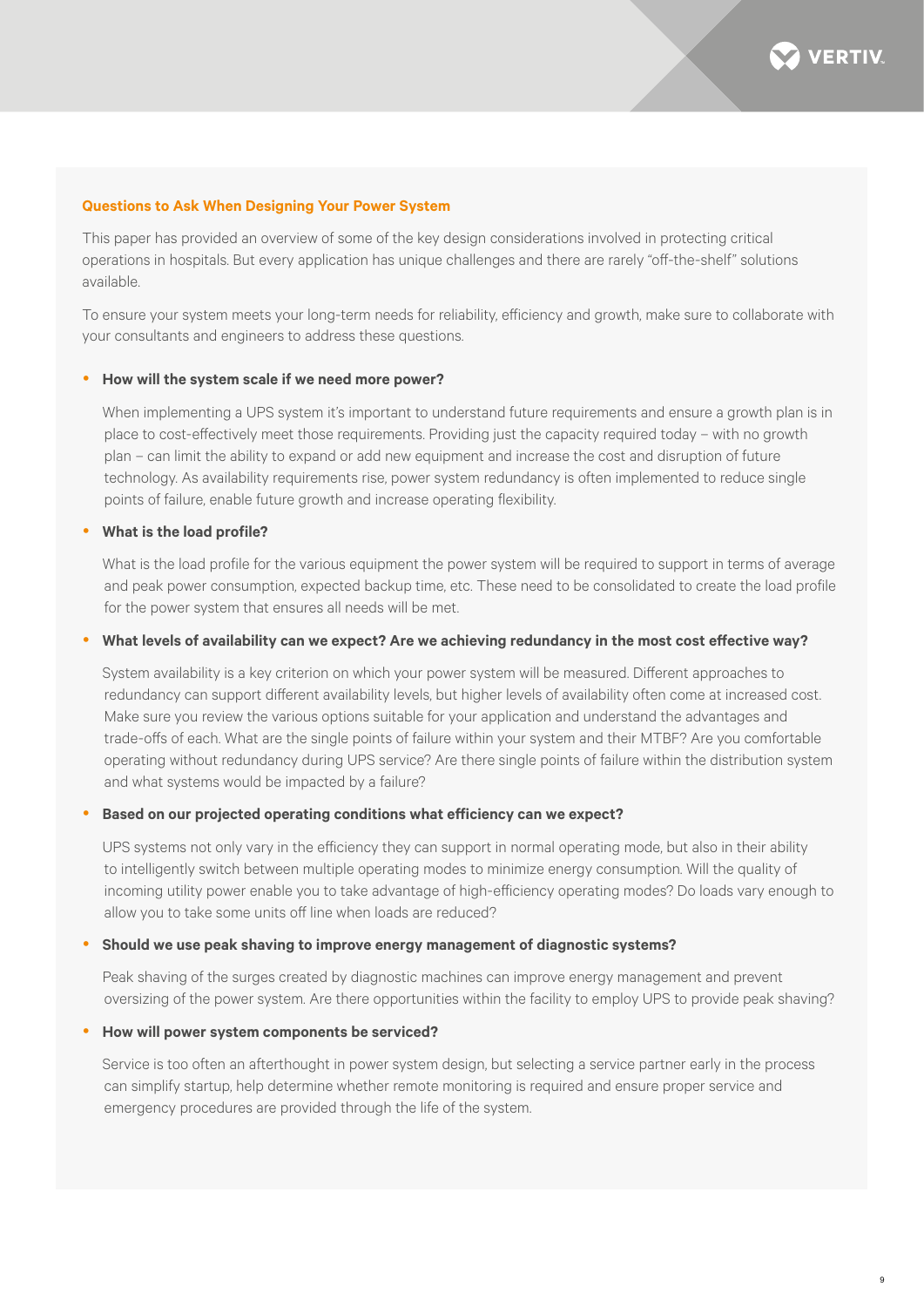

## **Conclusion**

Instead of providing protection at the device level, healthcare facilities in general and hospitals in particular will find they can achieve much higher power availability and simpler, cost-effective management by moving power protection upstream.

For smaller facilities, this may mean providing a single, large UPS directly downstream of the transfer switch to the facility. Larger facilities may require multiple critical

branches with a single large UPS on each branch with redundant distribution to critical loads.

In either case, with proper planning and design, a centralized UPS system upstream of power distribution can provide protection for all critical operations the facility, creating a power protection system that is more reliable, more scalable and more manageable than the distributed approach.